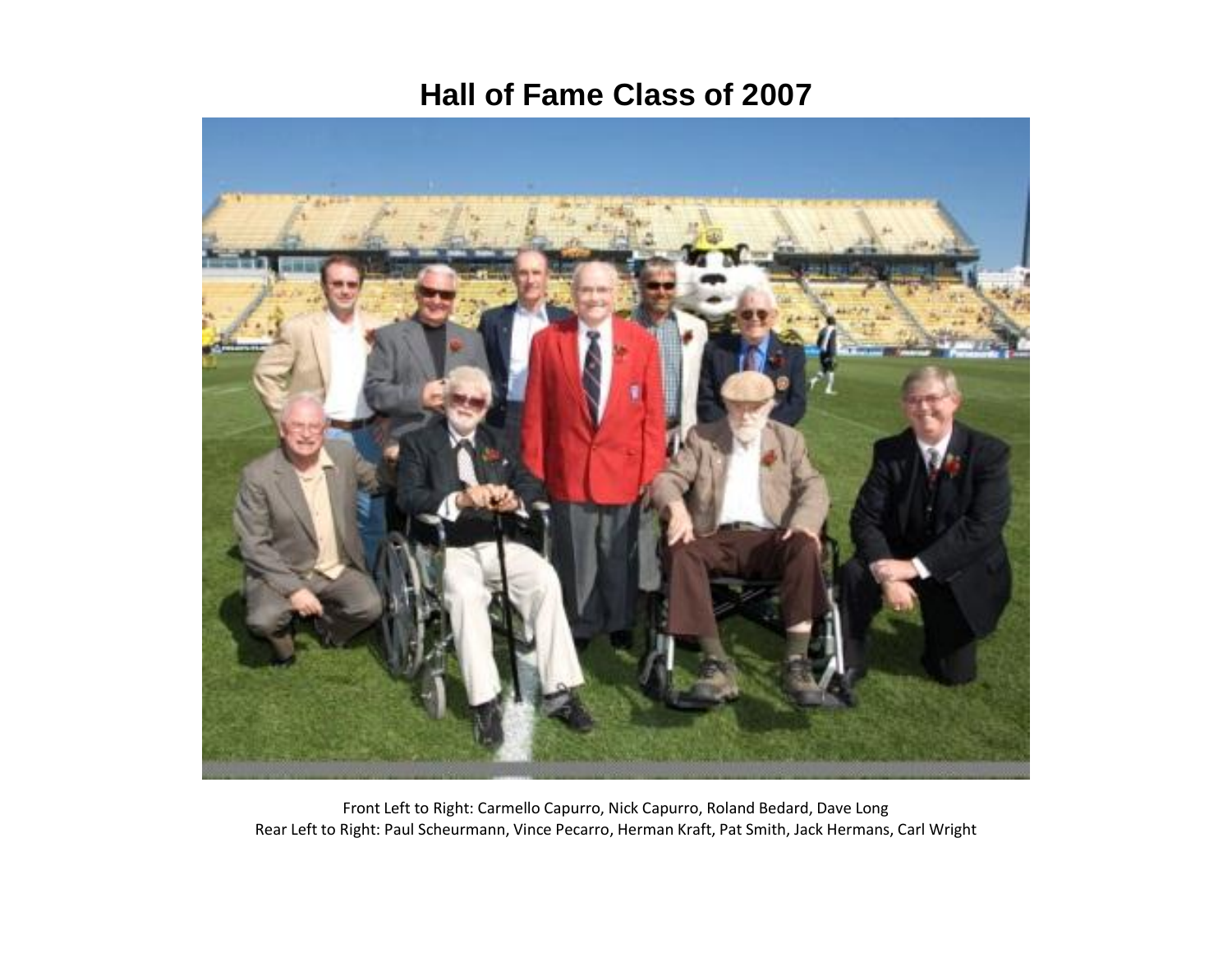## **Nick Capurro**





Nick Capurro began coaching "Italia" in the Ohio-Kentucky-Indiana association in 1966 and obtained his "A" coaching license sponsored by FIFA and directed by FIFA coach Dettmar Cramer.

In 1972, a group of investors asked him to coach the Cincinnati Comets, who he promptly guided to two consecutive American Soccer League championships in 1973 and 1974. Capurro was named ASL Coach of the Year following both seasons.

Capurro was born in New York in 1926 and began playing soccer in 1931 when his father took the family back to Italy. At age 12, he went for a tryout with Napoli's youth team and was signed to a tentative contract. At age 16 he was signed to his first professional contract and loaned out to a Third Division team on the island of Ischia where he played until 1943 when league games were suspended due to World War II air raids.

Since Capurro was born American, in 1944 he was drafted and sent to Fort Benning Georgia for Paratroopers school and upon graduation was assigned to the Military Police unit in Naples. In his free time, he resumed playing on another Third Division island team in Procida and spent six months on a Second Division team in Livorno, where he was stationed until his discharge from the US Army.

In 1946, he received a free transfer of his contract to the Brooklyn Italians Soccer Club, a three-time champion in the now defunct National league. Capurro played in the summer months from June to September and returned to school in Italy where he played amateur ball off and on until his graduation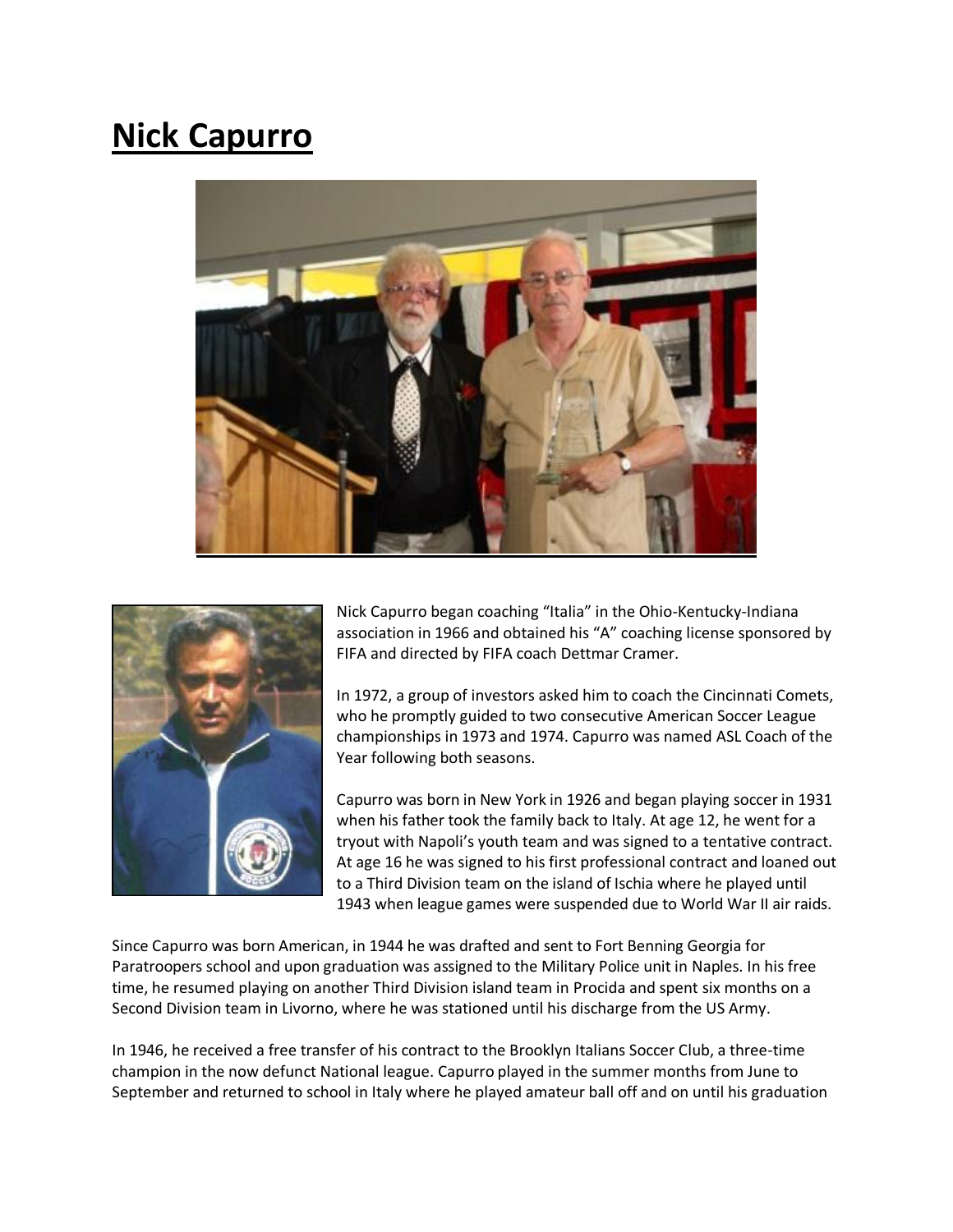from Medical School in 1954. Soon after graduation, he started a surgical practice while remaining on the teaching staff of the Department of Surgery of the Good Samaritan Hospital.

Capurro is now retired and resides in Cincinnati, Ohio, with his wife Rose.

#### **Paul Scheurmann**





Paul Scheurmann was born in Novara, Italy, in 1930 as a Swiss citizen and came to the United States in 1946.

Scheurmann played soccer for Edelweiss Soccer Club in Englewood, Ohio, and in 1953, he helped form the Ohio-Indiana-Kentucky Soccer Association. Teams were from Dayton, Columbus, Cincinnati, Indianapolis and Fort Wayne.

Scheurmann became Secretary of the League and affiliated with USSF. He was responsible for all of the association's administrative duties, including registration, issuance of passes, referee instruction and scheduling of matches. He also served as hearing officer for all complaints.

The association was administered from the basement of his home, where he would type the newsletters and schedules on carbon, print them out on a drum roller and send them to the various leagues. Scheurmann is married to Lilly and has four children. He worked for the *Dayton Daily News* in the printing department. He now resides in Novara, Italy, with his wife.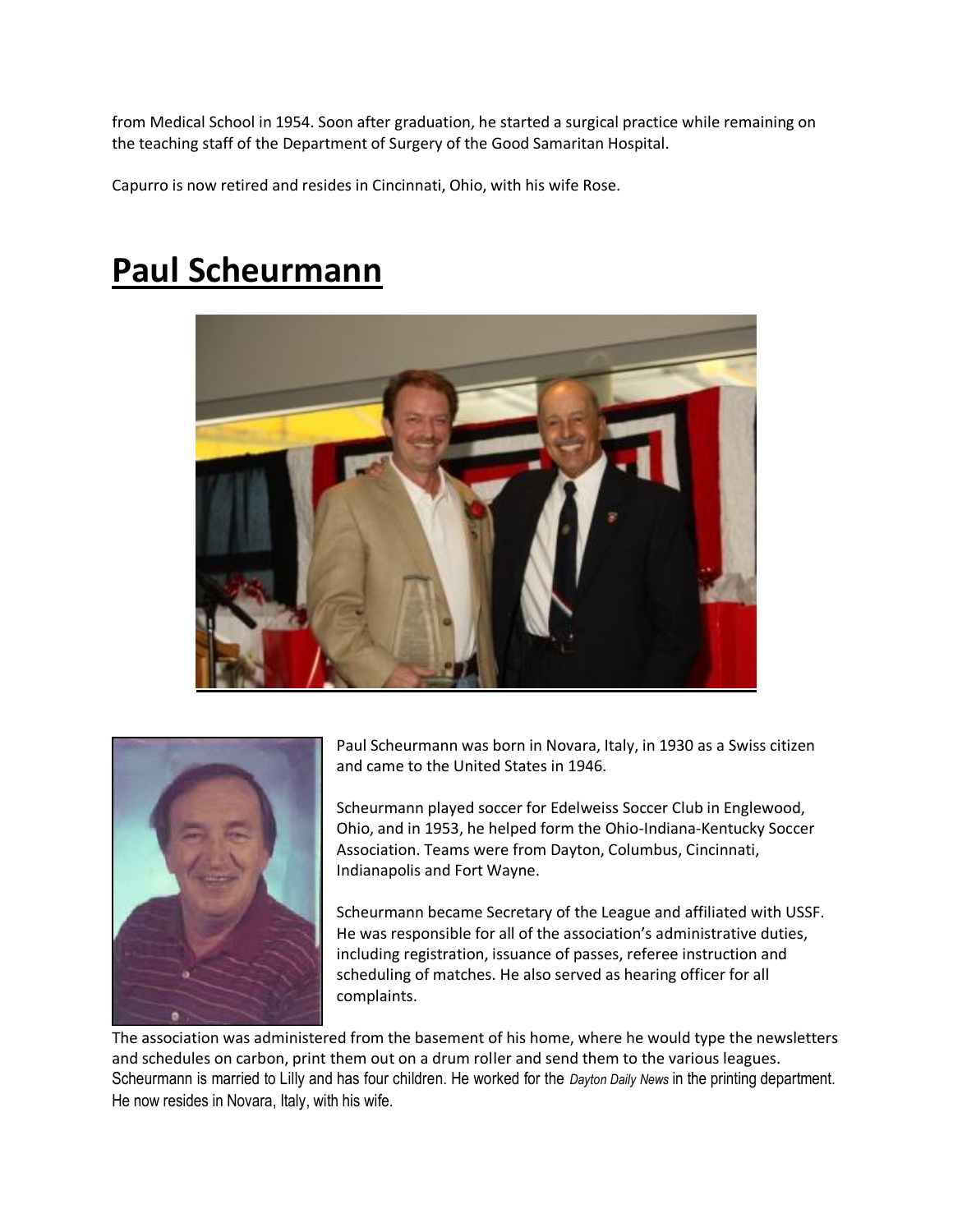# **Pat Smith**





Pat Smith was the first soccer coach at the University of Dayton in 1958. He also refereed in the North American Soccer League, served as Director of Assessment in the NASL and Director of Officials for the American Soccer League.

For his efforts, Smith has been inducted into the National Soccer Hall of Fame, National Intercollegiate Soccer Officials Association Hall of Fame and Ohio High School Coaches Hall of Fame. He was the first official to be awarded the Eddie Pearson Award in 1979 by US Soccer and the first recipient of Ohio Coaches Award for Referees in 1997.

Born in Birmingham, England, on November 10, 1923, Smith emigrated to the United States with his wife Maureen in 1953 and worked for General Motors in Dayton, Ohio for 31 years. He and his late wife have three daughters.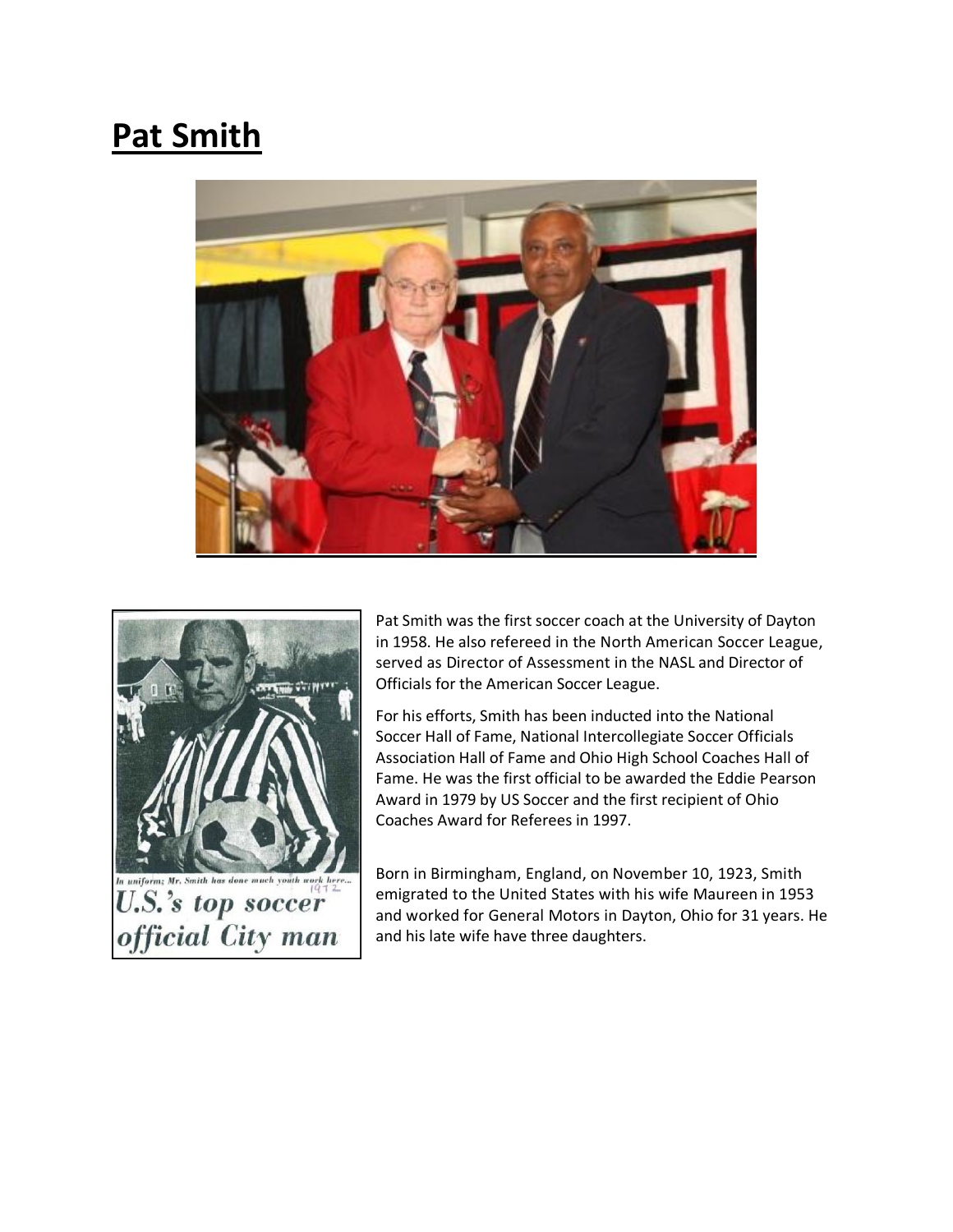### **Vince Pecoraro**





Vince Pecoraro ran the Youth Select League in Cincinnati for many years and was the Referee Administrator for all tournaments in Cincinnati. He was also president of the local high school referee association for three years.

Pecoraro was also a longtime coach (1967-91), for various recreational, select, high school and college teams. He has coached Ohio South champions at the U-14, U-16 and U19 levels.

As a referee (1969-92), he officiated at the club, men's amateur, high school and college levels. He worked many high school championship matches, the 1985 U-19 national semifinals and finals in Omaha, Neb., and the 1990 NAIA women's national championship match.

Pecoraro was born on April 5, 1939 in Jeannette, Pa. He has a wife, Johanna, and five children, Vince, Johanna, Mike, Jon and David.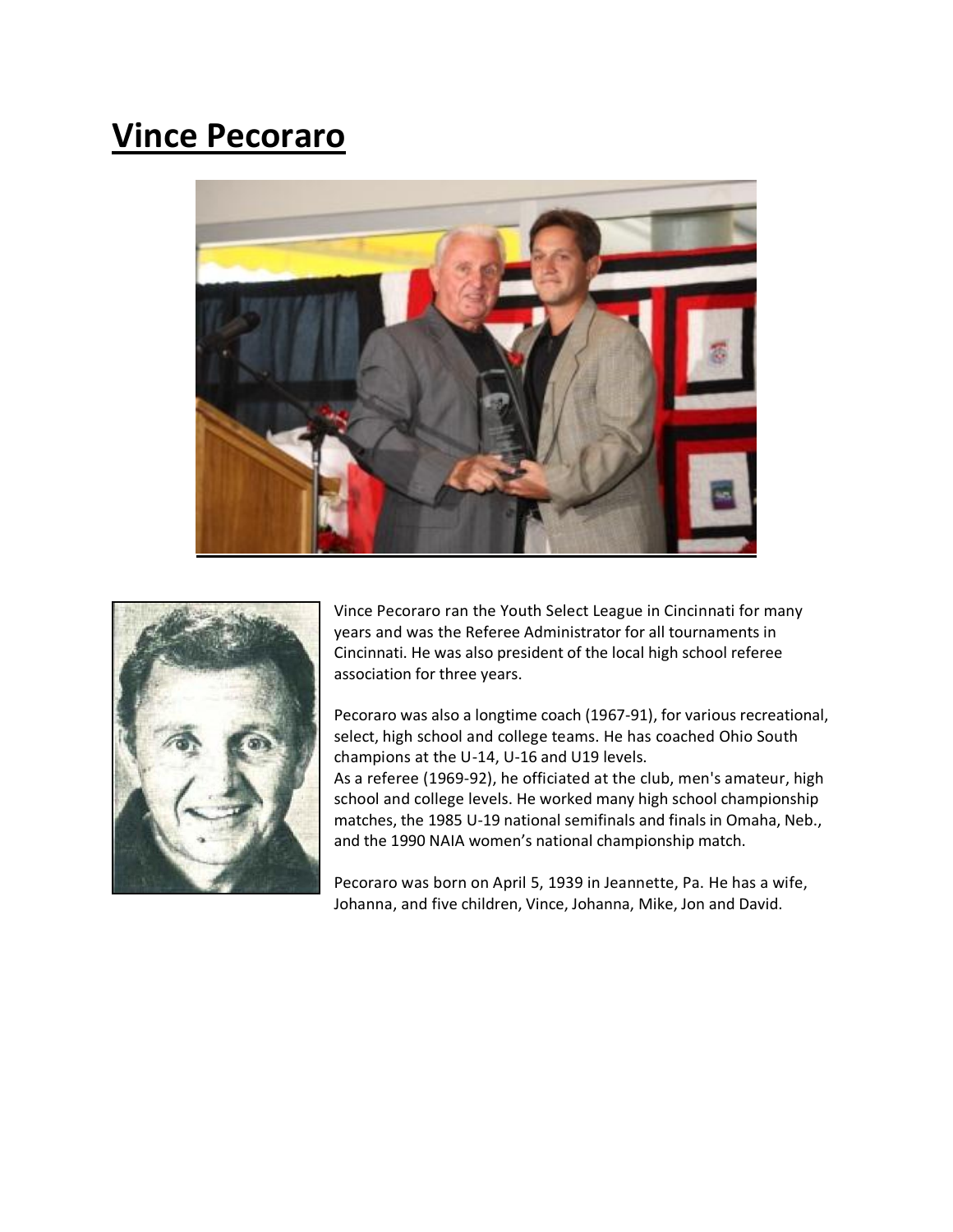# **Herman Kraft**





Herman Kraft played in the Ohio-Indiana-Kentucky soccer association for the German Club Edelweiss out of Dayton, Ohio from 1957 until 1992. He continued playing in the over-40 league and is still active and playing in the Over-50 League sponsored by the Southern Ohio Adult Soccer Association.

A goalkeeper, Kraft was voted onto the Association All-Star team six years in a row. In 1962 he was invited to try out for the Olympic team.

He was awarded a Most Valuable Player award by the German Club Edelweiss, which won the Regional Amateur Cup finals three years in a row with him in goal.

During this time, he coached the Precious Blood CYO team for 12 years and won many championships.

Kraft was born in the Bavarian town of Diespeck, Germany, on Sept. 7, 1940. He played youth soccer in Germany before coming to America with parents and siblings in 1954. He and his wife, Beverly, and two children, Michael and Deborah, currently reside in Brookville, Ohio.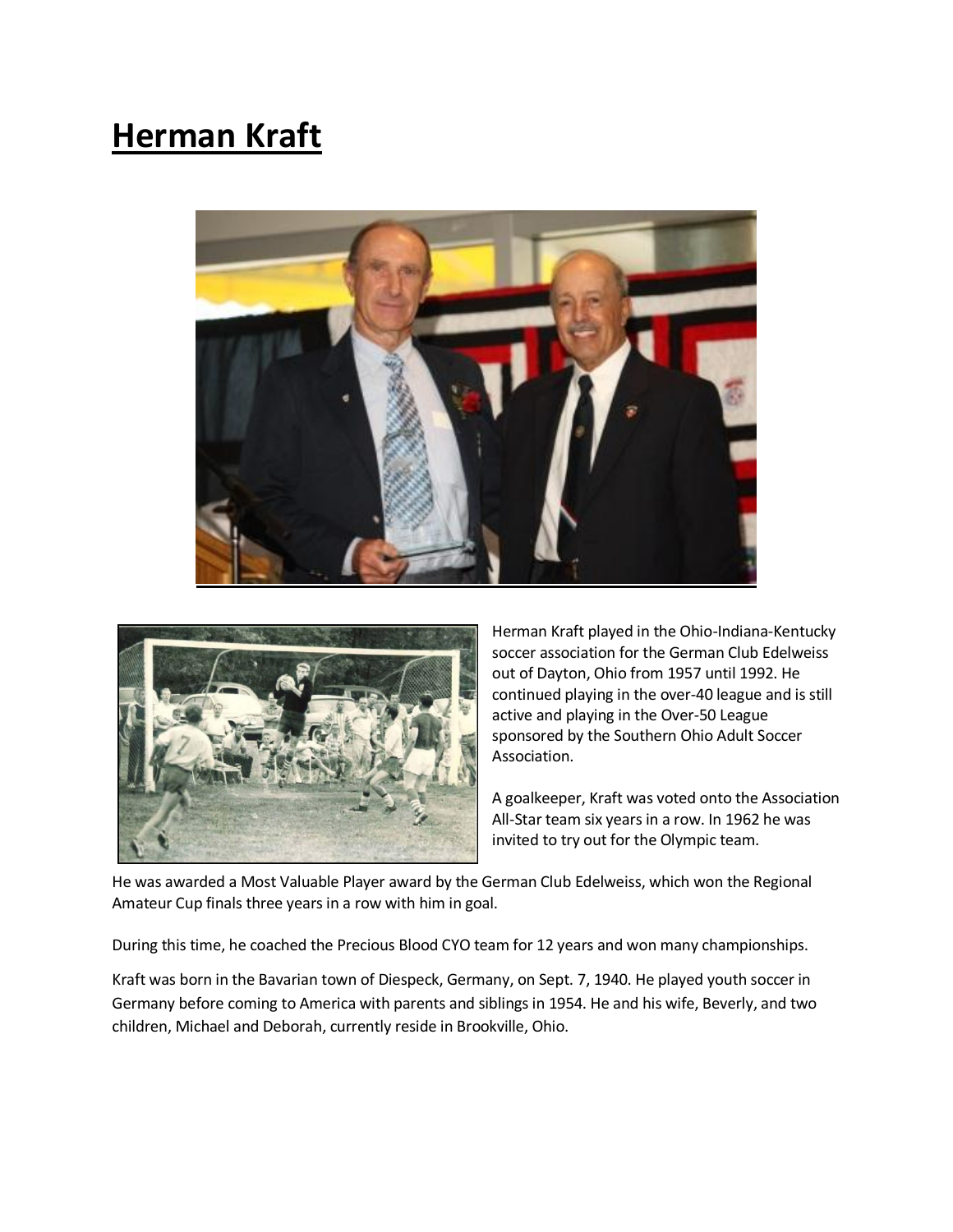### **Jack Hermans**





Jack Hermans spent 14 years as the Xavier head men's soccer coach. He was the winningest coach in XU history at 102-154-19 for his 14 seasons. Hermans, 52, who runs a popular series of local summer soccer camps called Soccer Unlimited, is heavily involved in the local soccer scene as a director of training for various clubs in Cincinnati and works closely with Ohio South.

Xavier's best season in the Atlantic 10 Conference under Hermans came in 1997, when the Musketeers placed second in the league with an 8-3 record. Prior to its Atlantic 10 affiliation, Xavier competed in the Midwestern Collegiate Conference where Hermans was named 1992 MCC Coach of the Year. In 1994, Hermans orchestrated a 12-win season, the most victories in one season in XU soccer history.

Hermans, who was born in Breda, The Netherlands, played youth

professional soccer in Holland until his career was cut short by an injury. Hermans then focused his soccer energies on coaching and coached several youth teams in Holland. Hermans spent two years as an assistant at XU in 1989 and 1990 before taking over as head coach in 1991. Prior to arriving at Xavier, Hermans was named Coach of the Year in Cincinnati while coaching at Anderson High School.

In addition to his XU coaching duties, Hermans has been very active in Ohio's Olympic Development Program and is a former boys state coach with ODP.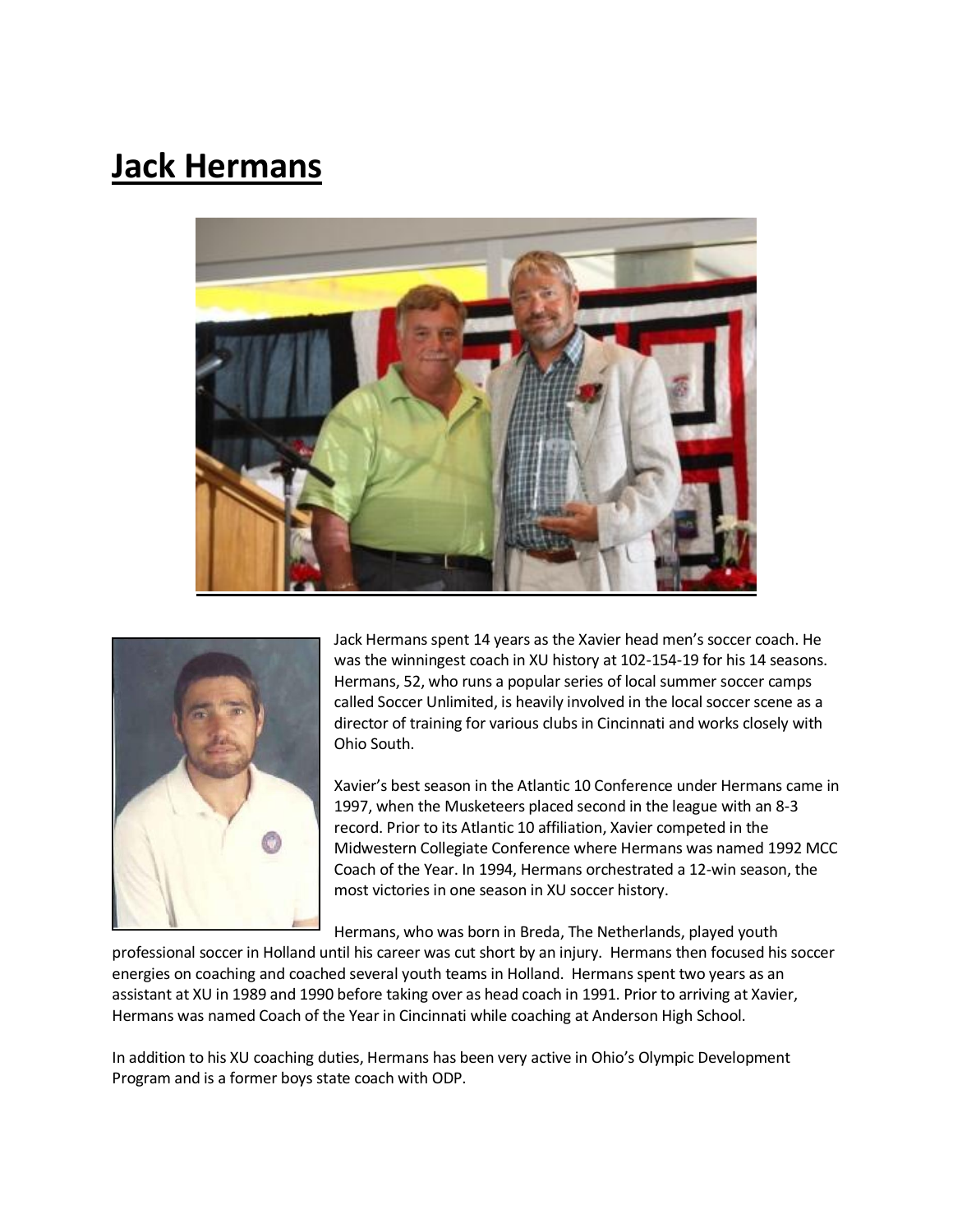# **Carl Wright**





Carl Wright rose to a State Class 1 referee in 1979 and is a registered official for Ohio high school and collegiate soccer. He served as State Director of Assessment for Ohio South from 1981-2006 and was USSF National Referee Assessor in 1983.

After graduating from Lima Senior High School in 1951, Wright joined the United States Air Force. While on temporary duty in England, Wright played soccer with his squadron team. In 1955, he began refereeing on the advice of his English coach/referee.

Wright's passion for the game lay dormant until his son began playing with his friends at the age of five in 1970. He coached his son's team until attending his first refereeing class in 1976.

Wright was born on January 14, 1933 in Dayton, Ohio. He and his wife of 49

years, Joey, reside in Huber Heights, Ohio.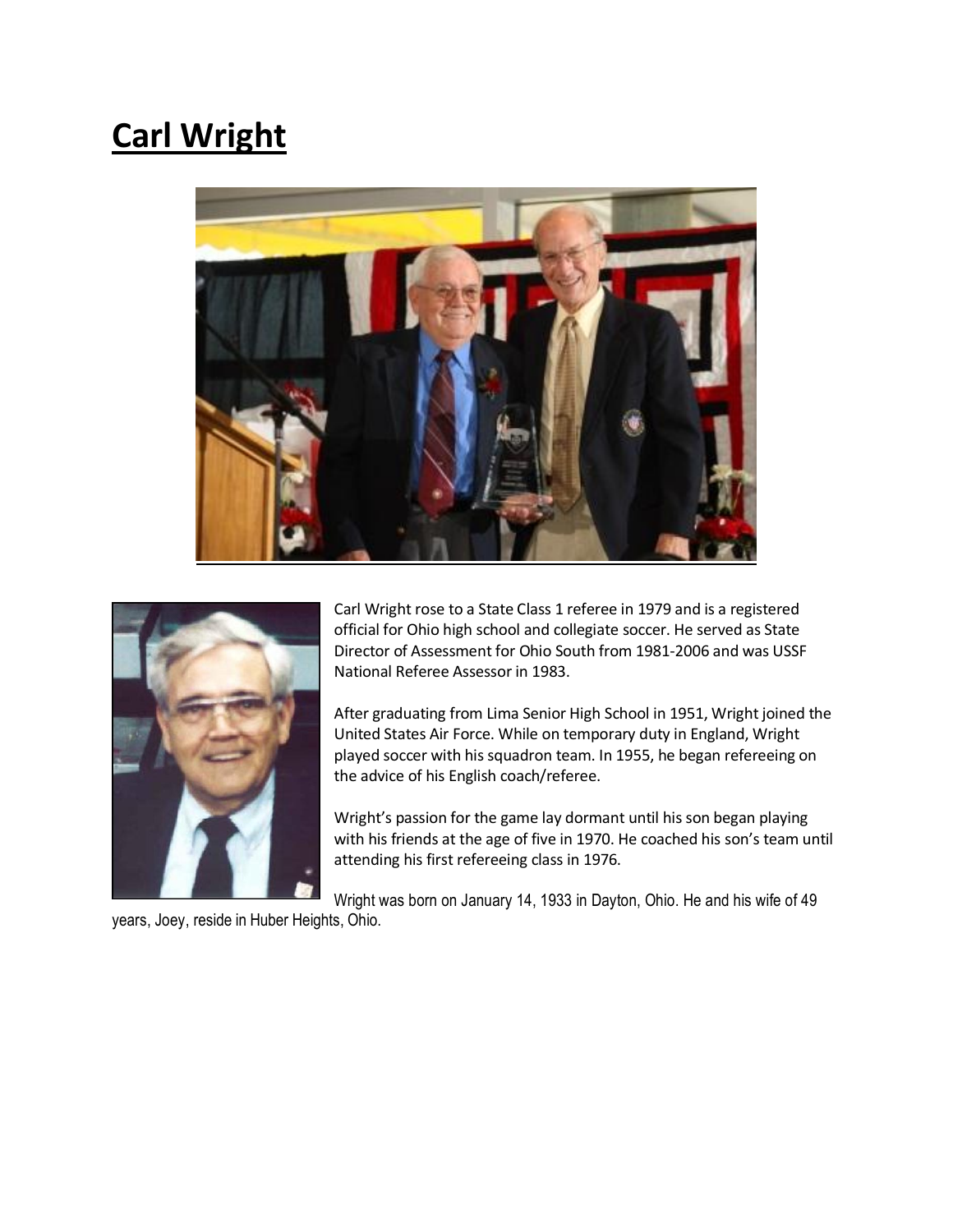## **Roland Bedard**



Roland Bedard became involved in SAY Soccer in 1969 as a coach and referee. He joined the Board of Directors in 1972 and was elected as Vice President and also served on an Expansion and Affiliation Committee that dealt with requests to join SAY. In his first year, Roland took on the job of putting together a manual with the information necessary for running a SAY organization. In September of his first year, he was appointed Director of Officials and Rules.

In 1973, Bedard was elected to the first of six terms as President of SAY's Board of Directors. He served as President from 1973-75 and 1980-82. He has also held the positions of Secretary, Treasurer and Parliamentarian. He has served three times as the Interim Executive Director during periods when the National Office was seeking a new Director. Bedard continued to serve as a member of the Board until 1996.

One of his greatest contributions to the SAY organization is the Referee Handbook entitled "Refereeing Youth Soccer," a manual that deals with some of the more complicated laws and concepts of soccer and explains them in a language that is easy to understand. It has periodically been updated to stay current with the new laws as they are introduced. For his work on this manual, Bedard received the Silver Ball Award, which is the highest possible for work within the SAY organization. His latest accomplishment is "The History of SAY," which was published in 2000.

Bedard was selected by Major League Soccer as one of Ohio's Top 100 Soccer Leaders in 2000 and was recognized at the MLS All-Star Game Skills Challenge at Crew Stadium on July 27, 2000.

Bedard and his wife, Patricia, have been married for 59 years and have six children. The couple now resides in Springfield, Mass.